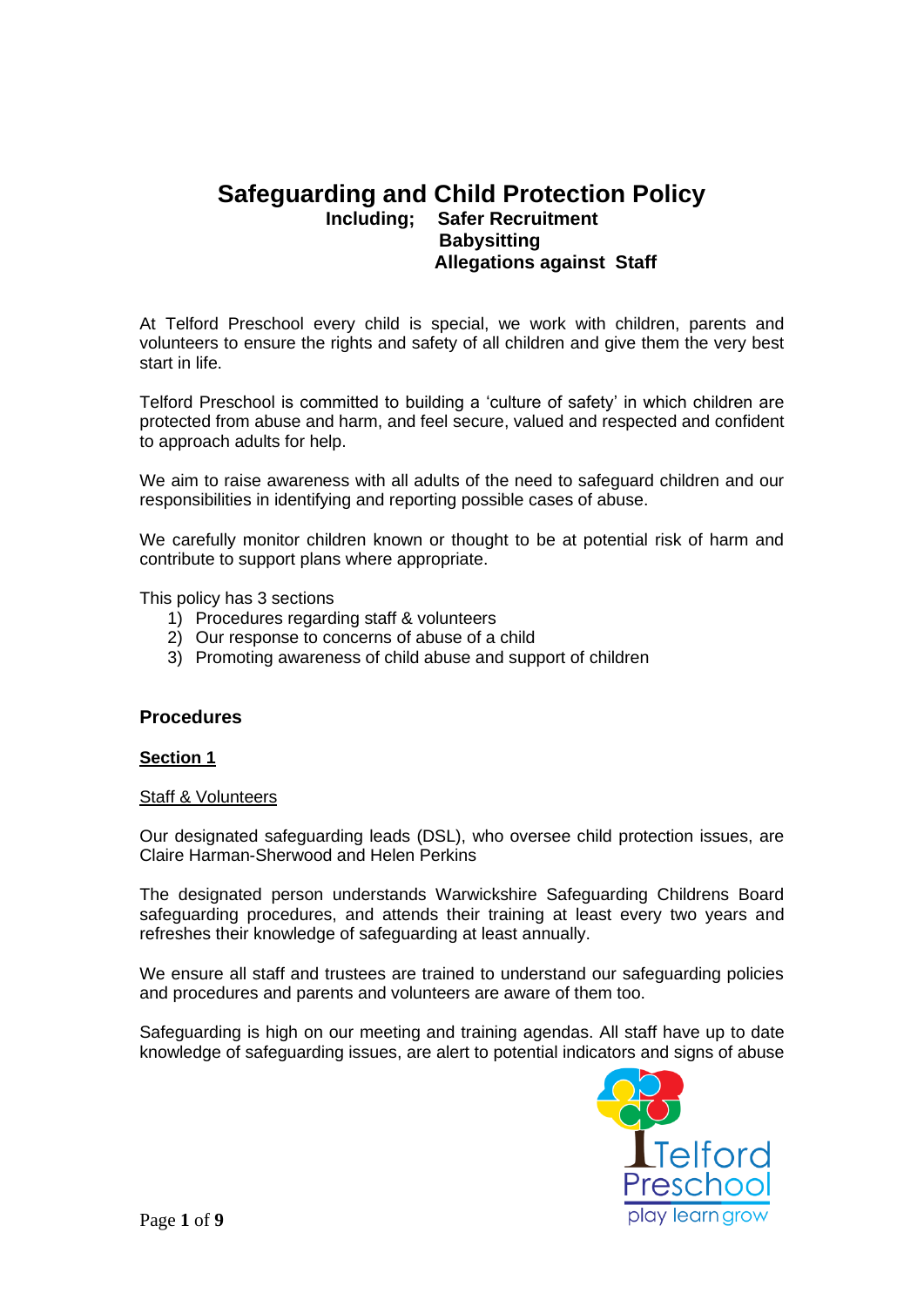and neglect and understand their professional duty to ensure safeguarding and child protection concerns are reported to the Local Authority Children's Social Care Team or the NSPCC. They complete statutory Child Protection training regularly.

Applicants for posts are clearly informed that the positions are exempt from the Rehabilitation of Offenders act 1974.

Candidates are informed of the need to carry out Disclosure & Barring Service enhanced disclosure checks before posts are confirmed.

Where applicants are rejected because of information that has been disclosed, applicants have the right to know and to challenge incorrect information.

We abide by Ofsted requirements in respect of references and DBS checks for all staff, trustees and volunteers, to ensure that no disqualified or unsuitable person works at Telford Preschool or has access to the children.

We ensure that we have staff trained in Safer Recruitment on all interview panels. Our Safer Recruitment person is Claire Harman-Sherwood and Katherine Watson.

Volunteers do not work unsupervised, there are always a minimum of 2 staff, all volunteers receive induction training and are familiar with all of Telford Preschool policies and procedures

All staff, trustees and volunteers are expected to complete a Disqualification Declaration Form, regarding any convictions, cautions, court orders etc. which may affect their suitability to work with children (whether received before or during their employment with us).

We record information about staff qualifications, ID checks and vetting processes including DBS number, date and renewal date on our Single Central Record.

We abide by current legislation in respect of any person who is dismissed from our employment or resigns in circumstances that would otherwise have led to dismissal for reasons of a child protection concern.

All visitors to Preschool sign in to our visitors' sheet and read our mini induction.

Visitors or parents occasionally helping (e.g. welly walks, helping with snack) are not checked by DBS system, however these adults are accompanied by a staff member at all times.

We ensure we have control over who comes in to Telford Preschool so that no unauthorised person has unsupervised access to children.

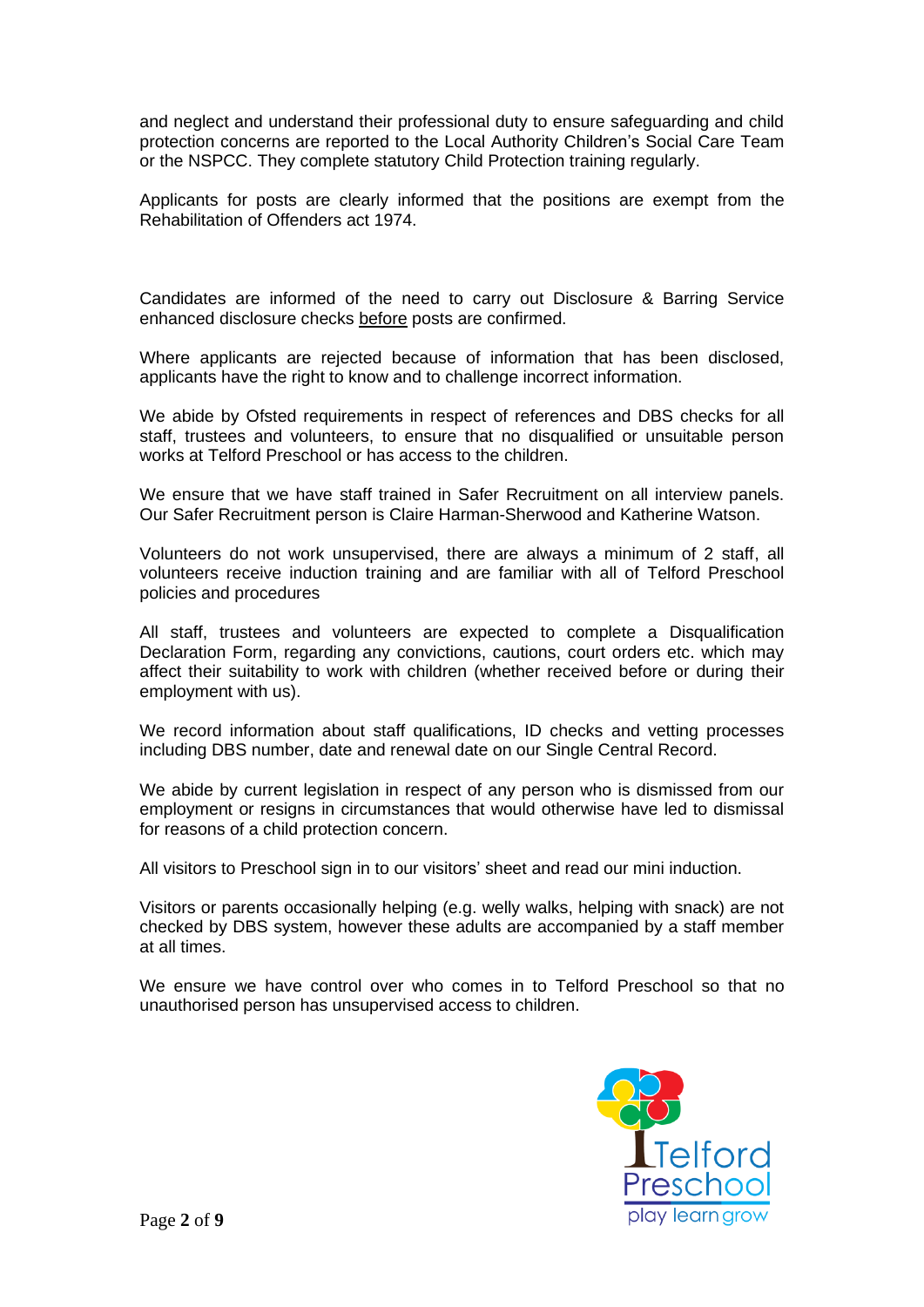Parents sign a consent form for photographs, and their use. We ensure children are not photographed for any other purpose than to record their development.

# **Section 2**

Telford Preschool is committed to responding promptly to any incidents or concerns of abuse and to work with local authorities in accordance with "What to do if you are worried a child is being abused" Gov March 2015

### Responding to suspicions of abuse

We acknowledge that abuse of children can take different forms; physical, emotional and sexual, as well as neglect.

When children are suffering from physical, sexual or emotional abuse or experiencing neglect, this may be demonstrated through:

- Significant changes in their behaviour
- Deterioration in their general well-being
- Their comments which may give cause for concern, or the things they say (direct or indirect disclosure)
- Changes in their appearance, their behaviour or their play
- Unexplained bruising, marks or signs of possible abuse or neglect
- Any reason to suspect neglect or abuse outside the setting

We take into account factors affecting parental capacity, such as social exclusion, domestic violence, parent's drug or alcohol abuse, mental or physical illness or parent's learning disability

We are aware of other factors that affect children's vulnerability such as, abuse of children with special educational needs or disabilities; fabricated or induced illness; child abuse linked to beliefs in spirit possession; sexual exploitation of children, such as through internet abuse; and Female Genital Mutilation; that may affect, or may have affected, children and young people using our provision.

We also make ourselves aware that some children and young people are affected by gang activity, by complex, multiple or organised abuse, through forced marriage or honour based violence or may be victims of child trafficking. While this may be less likely to affect young children in our care, we may become aware of these factors affecting older children and young people who we may come into contact with.

Where we believe that a child in our care or that is known to us may be affected by any of these factors we follow the procedures below for reporting child concerns.

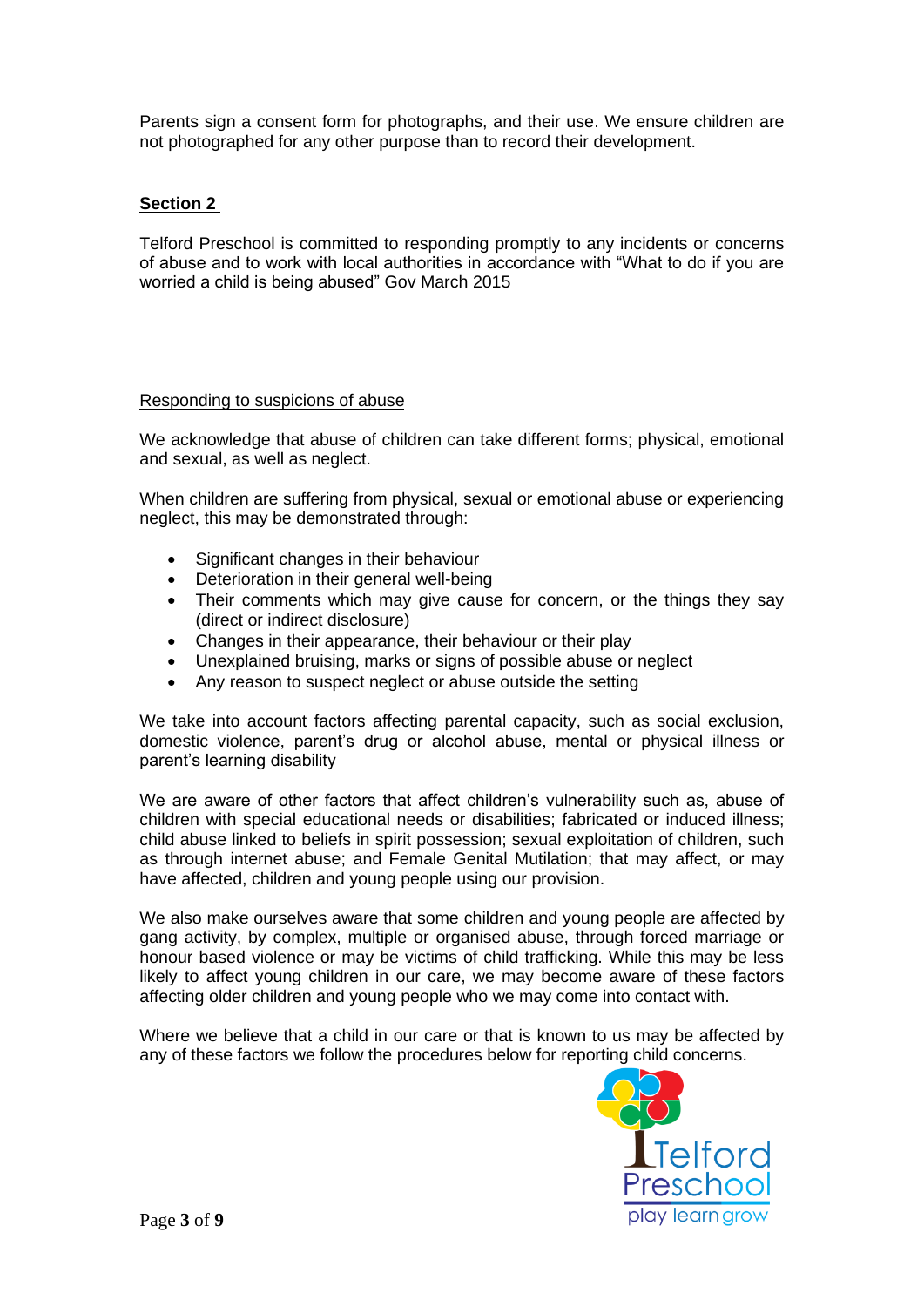Where such evidence is apparent, the child's key person or the staff member who is concerned makes a dated record of the details of the concern and discusses what to do with the Manager and Designated Safeguarding Lead. The information is stored on the child's personal file. A green form will be completed . stored on the safeguarding board and in each staffs filing draw.

In the event that a staff member or volunteer is unhappy with the decision made by the designated person in relation to whether to make a safeguarding referral they must follow escalation procedures.

We refer concerns to the Warwickshire Safeguarding Children's Board and Multi Agency Safeguarding Hub (MASH) and co-operate fully in any subsequent investigations.

We take care not to influence the outcome either through the way we speak to children or by asking questions of children.

We take account of the need to protect young people aged 16-19 as defined by the Children Act 1989. This may include students or school children on work placement, young employees or young parents. Where abuse is suspected we follow the procedure for reporting any other child protection concerns. The views of the young person will always be taken into account, but the setting may override the young person's refusal to consent to share information if it feels that it is necessary to prevent a crime from being committed or intervene where one may have been, or to prevent harm to a child or adult. Sharing confidential information without consent is only done where not sharing it could be worse than the outcome of having shared it.

### Recording suspicions of abuse and disclosures & making referrals to MASH

Where a child makes comments to a member of staff that give cause for concern (disclosure), or a member of staff observes signs or signals that give cause for concern, such as significant changes in behaviour; deterioration in general wellbeing, unexplained bruising, marks or signs of possible abuse or neglect; that member of staff;

- listens to the child, offers reassurance and gives assurance that she or he will take action;
- does not question the child;
- makes a written record (on a green form) that forms an objective record of the observation or disclosure that includes; the date and time of the observation/disclosure; the exact words spoken by the child as far as possible; the name of the person to whom the concern was reported, with the date and time; and the names of any other person present at the time.

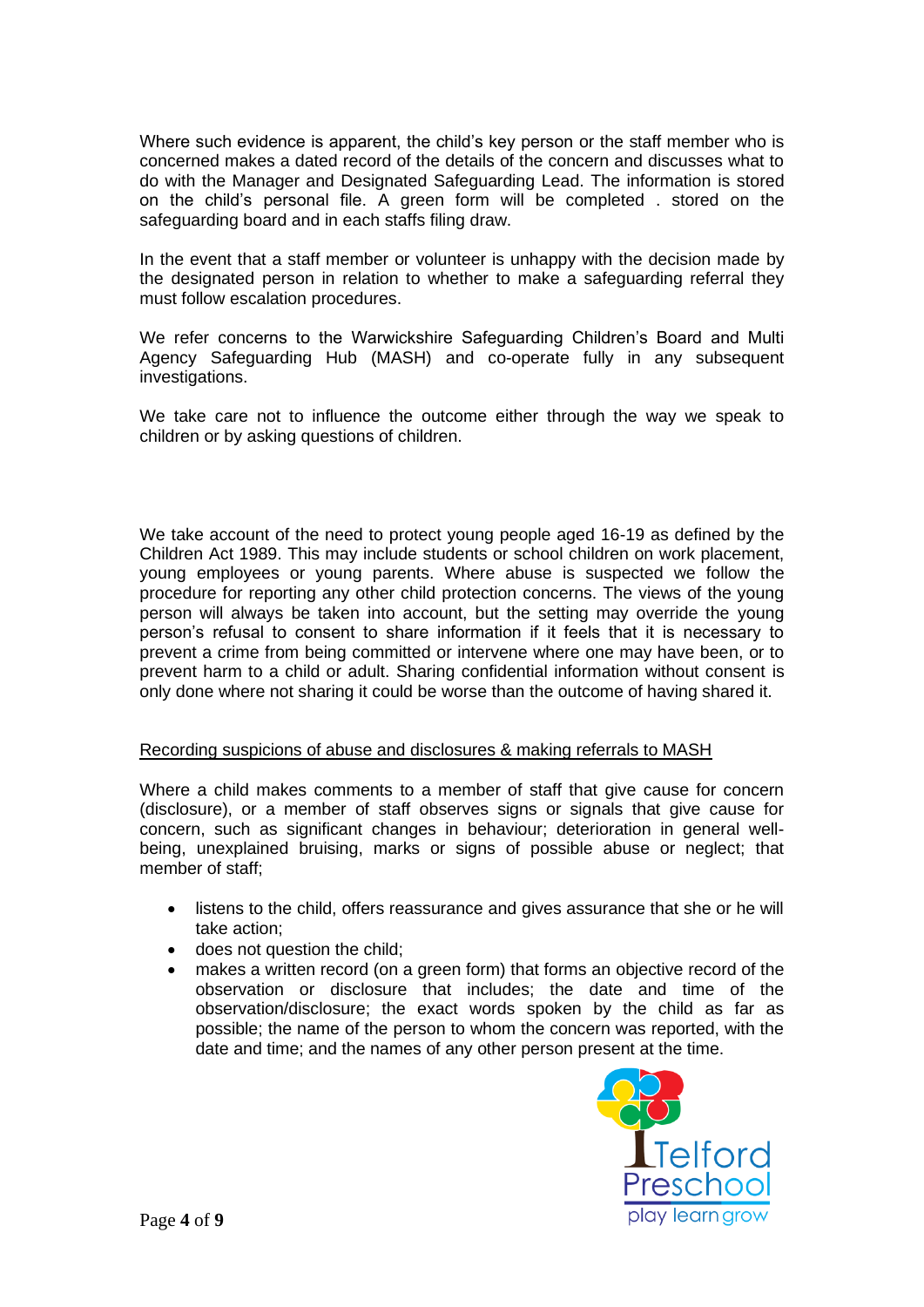These records are signed and dated and kept in the child's personal file, which is kept securely and confidentially, and shared with other staff on a need to know basis.

The Designated Safeguarding Lead is informed of the issue at the earliest opportunity, and within one working day.

We follow MASH flow chart and refer the child using a MASH referral form as soon as possible within 24 hours – copies of the flowchart and forms are on display on the parent and staff notice board and in both rooms in the child protection folders.

All members of staff are able and trained to record and report concerns.

We will make "no name" consultations if possible with the MASH team to discuss any concerns we may have – but understand that if they ask for a name we will disclose it and make a referral.

#### Escalation process

If we feel that a referral made has not been dealt with properly or that concerns are not being addressed or responded to, we will follow the MASH escalation process.

#### Informing parents

Parents are normally the first point of contact. Concerns are discussed with parents to gain their view of events, unless it is felt that this may put the child at risk. A note will be made of any discussions.

If a suspicion of abuse warrants referral to MASH, parents are informed at the same time that the referral will be made, except where the guidance of the Warwickshire Safeguarding Children Board does not allow this, for example, where it is believed that the child may be placed at risk.

This will usually be the case where the parent is the likely abuser. In these cases the investigating officers will inform the parents.

#### Liaison with other agencies

We work within the Warwickshire Safeguarding Children Board/MASH guidelines.

The current version of 'What to do if you're worried a child is being abused' is available for parents and staff and all staff are familiar with what they need to do if they have concerns.

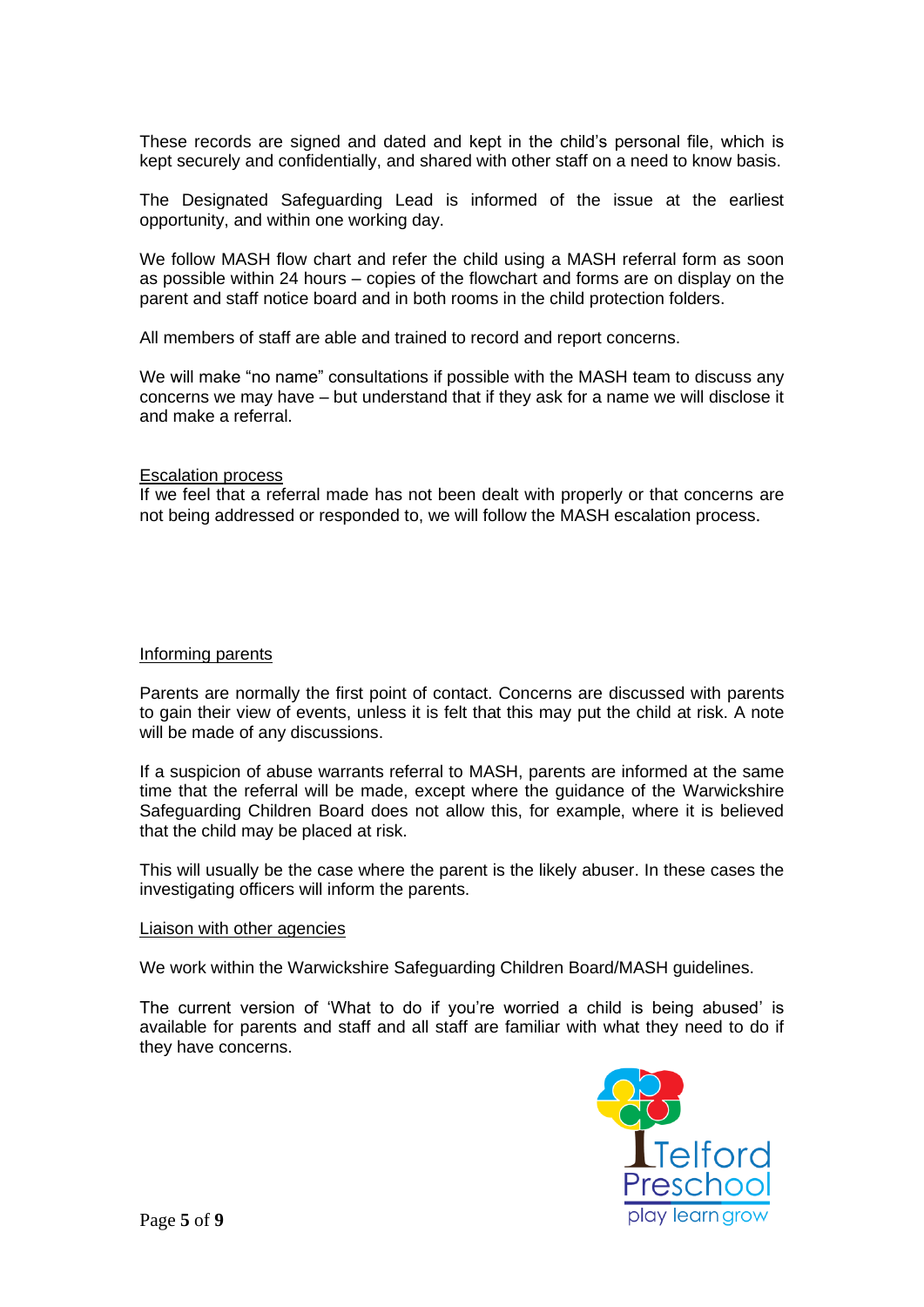We notify Ofsted of any incident or accident and any changes in our arrangements which may affect the well-being of children or where an allegation of abuse is made against a member of staff (whether the allegations relate to harm or abuse committed on our premises or elsewhere). Notifications to Ofsted are made as soon as is reasonably practicable, but at the latest within 14 days of the allegations being made.

Contact details for the local National Society for the Prevention of Cruelty to Children (NSPCC) are also kept.

### Allegations against staff

We ensure that all parents know how to complain about the behaviour or actions of staff or volunteers within the setting, which may include an allegation of abuse, posters are on display and policies are available.

We respond to any inappropriate behaviour displayed by members of staff, volunteer or any other person living or working on the premises, which includes:

- **-** inappropriate sexual comments;
- **-** excessive one-to-one attention beyond the requirements of their usual role and responsibilities, or inappropriate sharing of images.

We follow the guidance of the Warwickshire Safeguarding Children Board when responding to any complaint that a member of staff or volunteer within the setting, has abused a child.

We ensure that all staff and volunteers know how to raise concerns about a member of staff or volunteer within the setting, and how to escalate their concerns if they are not satisfied with my response.

We respond to any disclosure by children or staff that abuse by a member of staff or volunteer within the setting, may have taken, or is taking place, by first recording the details of any such alleged incident.

The staff member accused will be interviewed by the Manager and a Trustee. The staff member may be accompanied by a friend or colleague. If the allegation is against the manager then the interview will be held by the Chairman and a Trustee. Records will be kept of the allegation and all subsequent proceedings.

We refer any such complaint immediately to the Local Authority Designated Officer (LADO) to investigate and/or offer advice:

*01926 743433 LADO@warwickshire.gcsx.gov.uk*

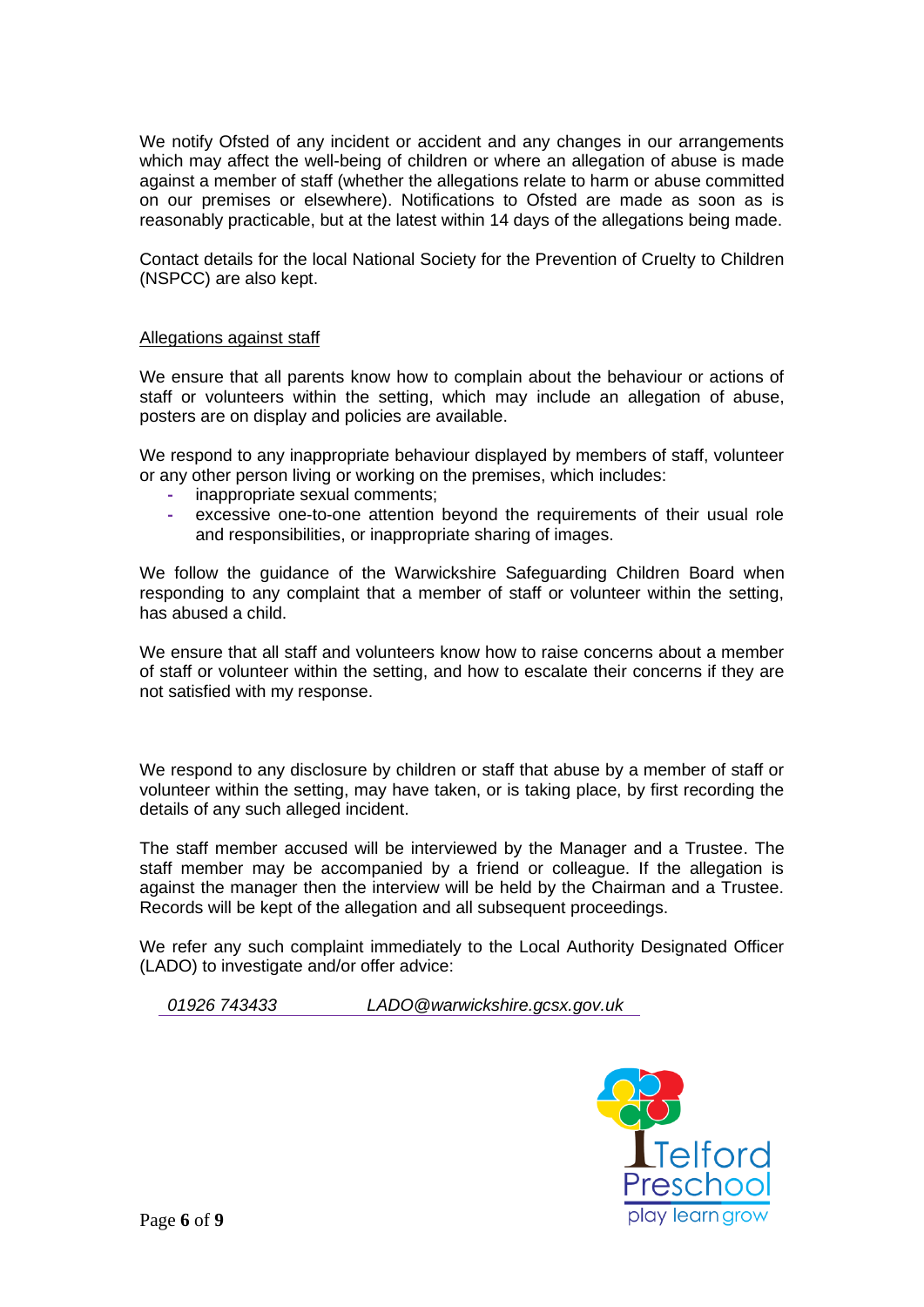We also report any such alleged incident to Ofsted (unless advised by LADO that this is unnecessary due to the incident not meeting the threshold), as well as what measures we have taken. We are aware that it is an offence not to do this.

We co-operate entirely with any investigation carried out by Warwickshire Safeguarding Board/MASH in conjunction with the police.

Where the Trustees and MASH agree it is appropriate in the circumstances, the member of staff or volunteer will be suspended for the duration of the investigation. This is not an indication of admission that the alleged incident has taken place, but is to protect the staff, as well as children and families, throughout the process.

### Disciplinary action

Where a member of staff or volunteer has been dismissed due to engaging in activities that caused concern for the safeguarding of children, we will notify the Disclosure and Barring Service of relevant information, so that individuals who pose a threat to children and vulnerable groups can be identified and barred from working with these groups.

## **Section 3**

Telford Preschool is committed to promoting awareness of child abuse issues; through training and learning. We believe in promoting children's rights to be heard.

### **Training**

We ensure all adults involved in Telford Preschool are trained and regularly updated to ensure they are able to recognise the signs and signals of possible physical abuse, emotional abuse, sexual abuse (including child sexual exploitation) and neglect and that they are aware of the local authority guidelines for making referrals.

Child Protection and Safeguarding is high on the agenda for all staff meetings, training sessions, Trustee meetings and communications with parents through newsletters and reminders.

The Designated Safeguarding Lead receives appropriate training, as recommended by the Warwickshire Safeguarding Children Board, every two years to refresh their knowledge and skills.

### Curriculum and Environment

The layout of the room allows for constant supervision. No child is left alone with staff or volunteers in a one-to-one situation without being within sight and/or hearing of

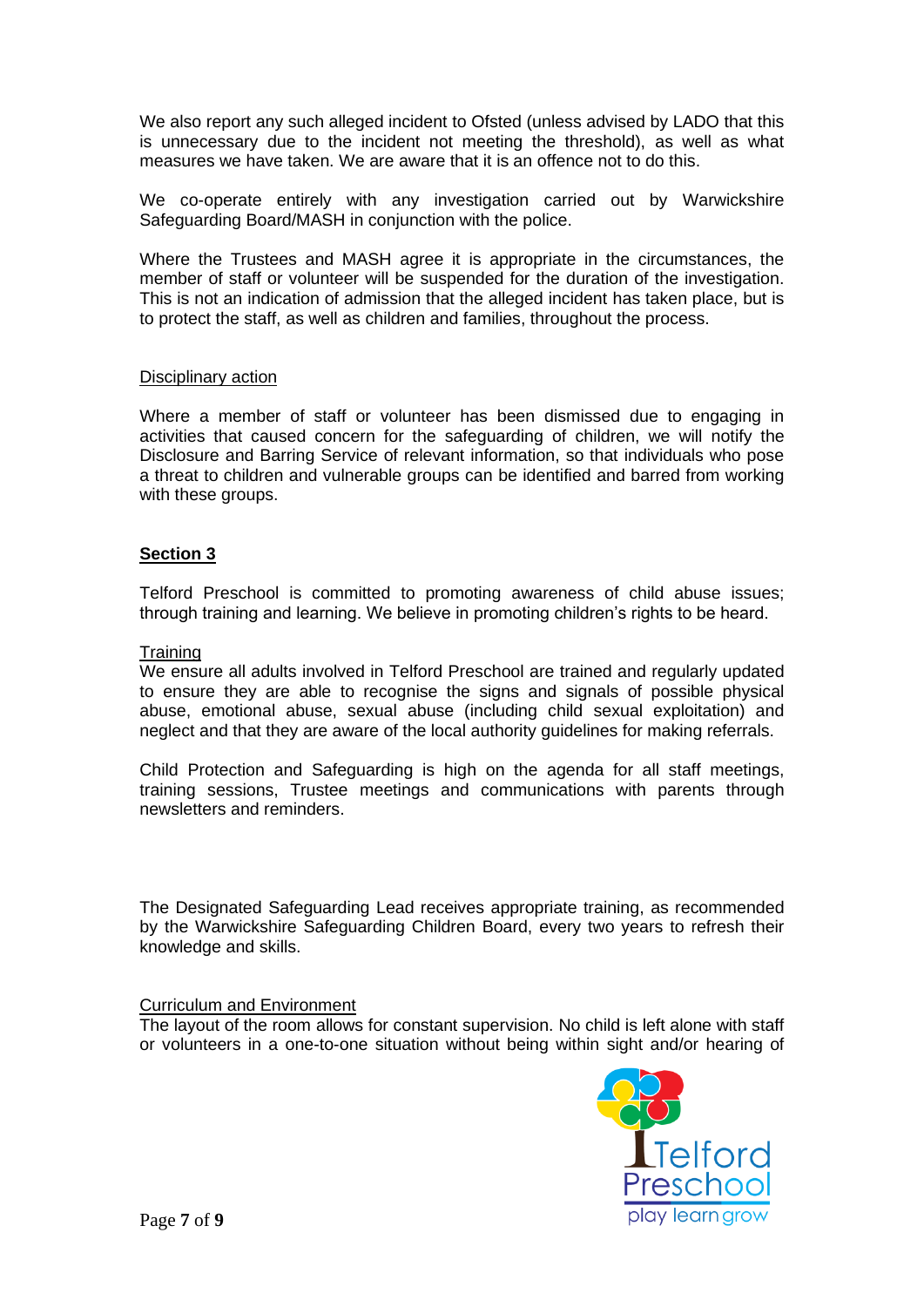other staff or volunteers. Where children need 1:1 work the member of staff and child should be visible.

We introduce key elements of keeping children safe into our plans to promote the personal, social and emotional development of all children, so that they can develop an understanding of why and how to keep safe.

At Telford Preschool we have an underlying ethos of valuing and respecting every individual.

We ensure that this is carried out in a way that is developmentally appropriate for the ages and stages of our children.

#### **Confidentiality**

All suspicions and investigations are kept confidential and shared only with those who need to know. Any information is shared under the guidance of the Warwickshire Safeguarding Children Board /MASH.

#### **Support to families**

Telford Preschool believe in building positive, trusting and supportive relationships with families, staff and volunteers.

We make clear to parents our role and responsibilities in relation to child protection, such as the reporting of concerns, information sharing, monitoring of the child, and liaising at all times with MASH.

We continue to welcome the child and the family whilst investigations are being made in relation to any alleged abuse.

We follow the Child Protection Plan as set by MASH in relation to our role in supporting the child and the family following any investigation.

Confidential records kept on a child are shared with the child's parents or those who have parental responsibility for the child, only if appropriate under the guidance of the Warwickshire Safeguarding Children Board/MASH.

### Support to staff

We recognise the need to support staff who are working with a child who has suffered or appears to be likely to suffer from harm. We provide opportunities for staff to talk through their anxieties with the Designated Safeguarding Lead.

### **Babysitting**

Telford Preschool staff are not permitted to babysit for any family that have a child currently on our register.